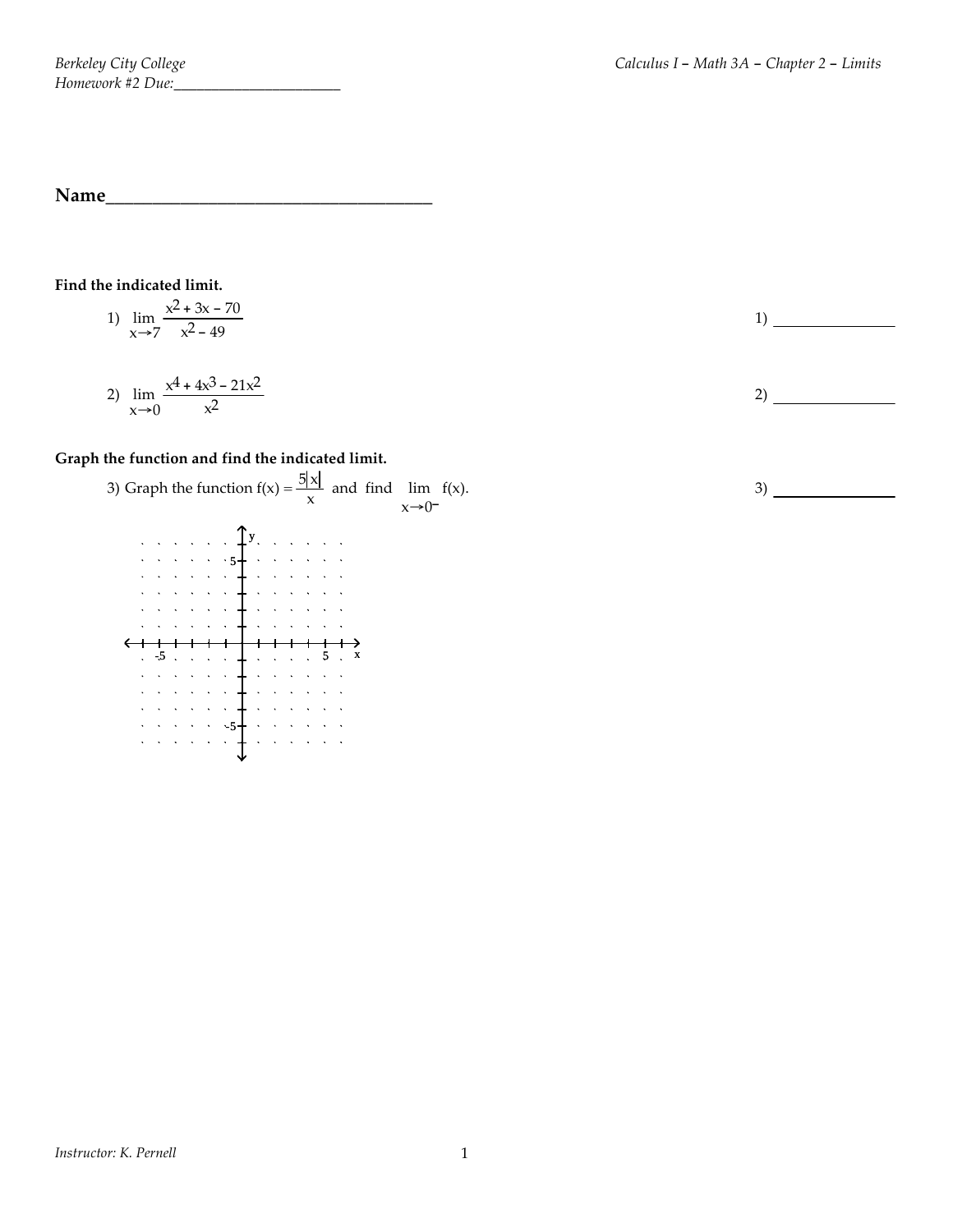4) Graph the function f(x) and then find lim f(x) or state that it does not exist.

 $x\rightarrow 1$ 



**Use the graph to evaluate the indicated limit or function value or state that it does not exist.**







6)

5)

4)

2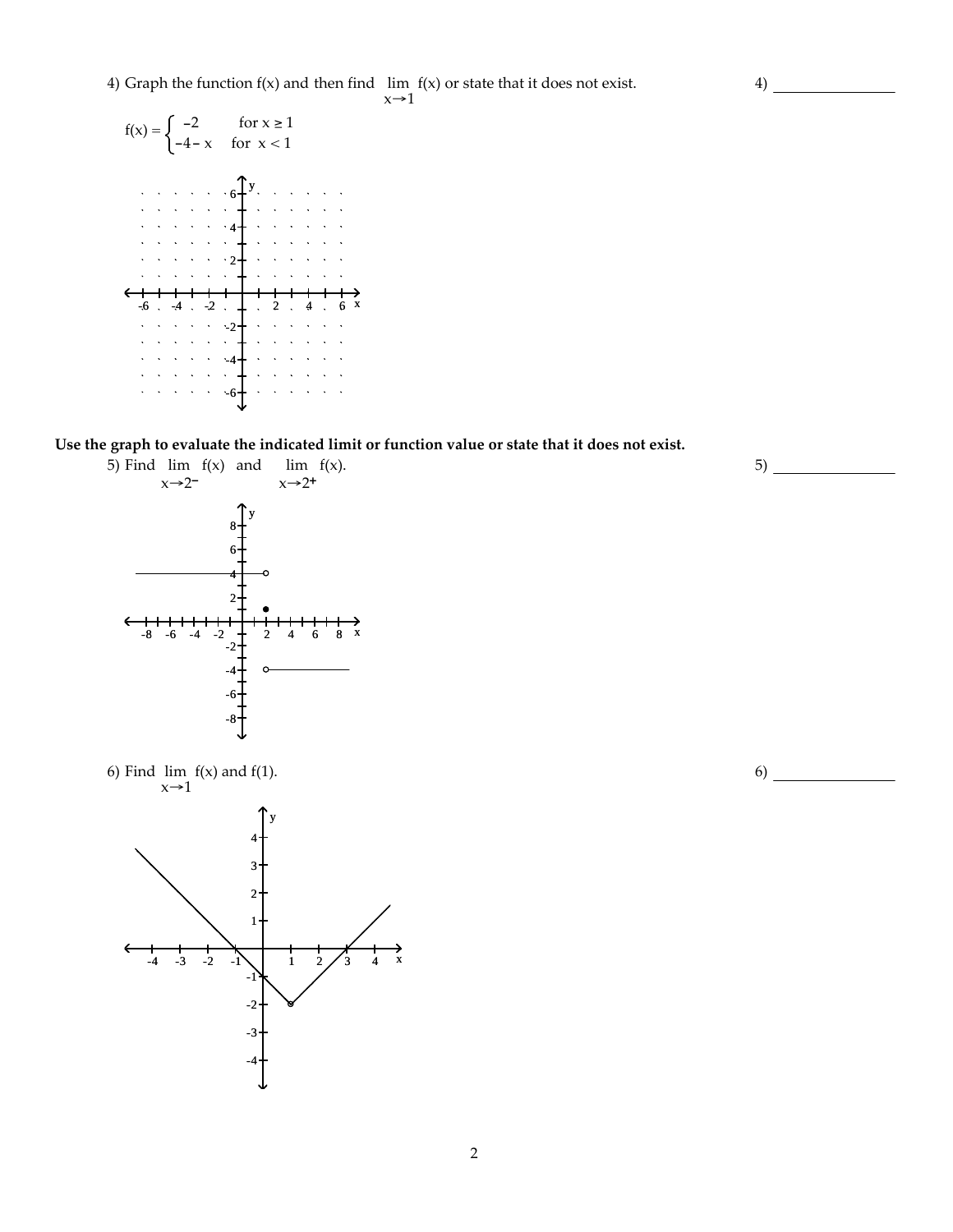

**Find the limit or state that it does not exist.**

7) Find lim

8) Find lim

 $x\rightarrow 0$ 

 $f(x)$  and  $f(0)$ .

9) 
$$
\lim_{x \to 5^{-}} \frac{x^2 - 25}{|x - 5|} \tag{9}
$$

10) 
$$
\lim_{x \to 10} \frac{x^2 - 100}{|x - 10|} \tag{10}
$$

Let L be the value of  $\;$  lim  $\;$  f(x). Use graphical methods, and the additional information provided, to find a  $\;$   $\delta$   $>$  0 so that  $x \rightarrow x_0$ 

if 
$$
0 < |x - x_0| < \delta
$$
, then  $|f(x) - L| < \epsilon$ .  
11) Let  $f(x) = 3x + 4$ ,  $x_0 = 2$ ,  $L = 10$ , and  $\epsilon = 0.2$ 

3

8)

 $7)$  —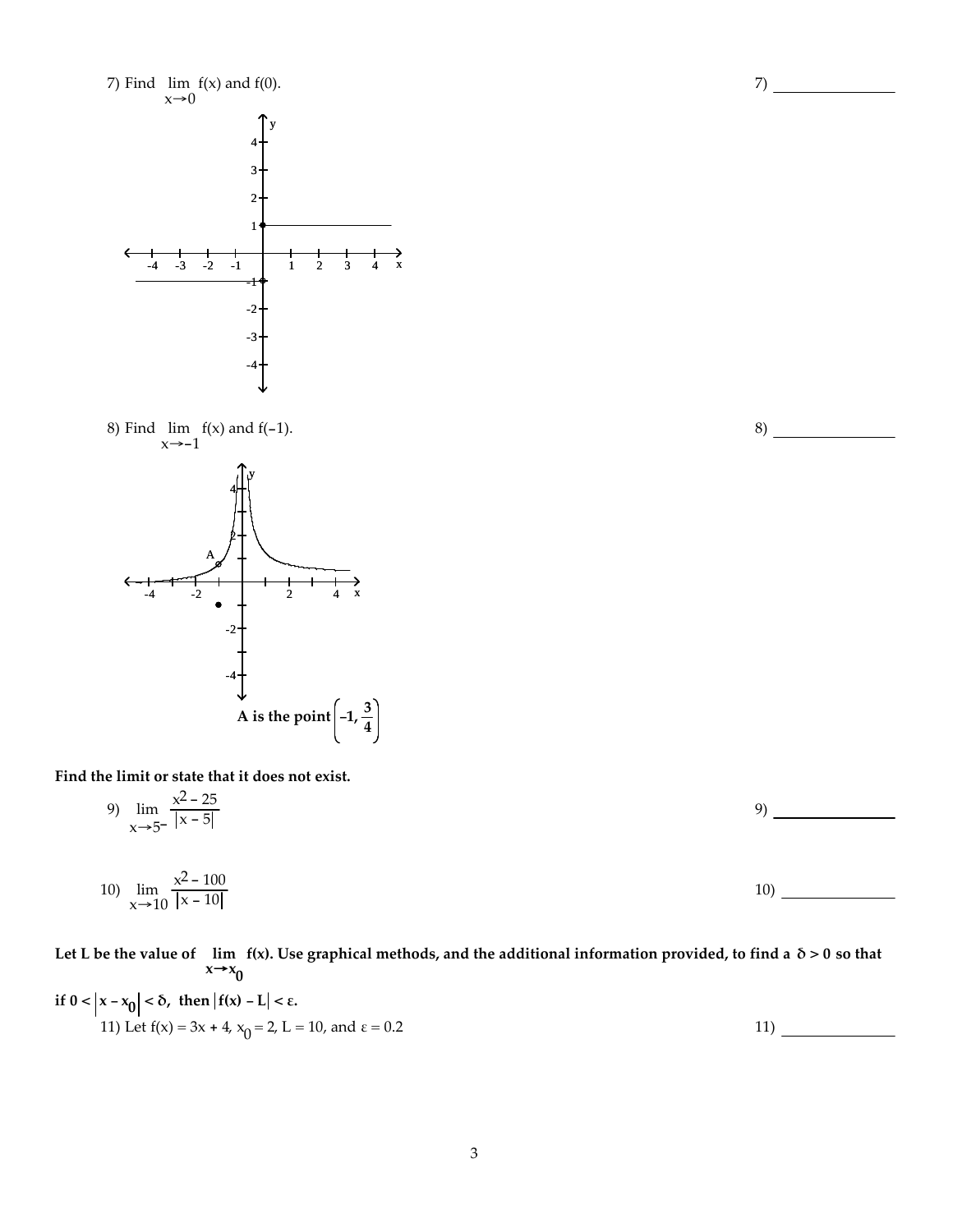Use the graph to determine how close x must be to  $x_0$  in order that  $f(x)$  is within  $\varepsilon$  of L. Your answer should be of the **form** "If x is within \_\_\_\_ of \_\_\_, then  $f(x)$  is within \_\_\_\_\_ of \_\_\_\_." 12)





 $x \rightarrow x_0$ 

### **Find the limit.**

14) Let lim x→-6  $f(x) = -1$  and  $\lim$ x→-6  $g(x) = -5.$ Find lim x→-6  $\frac{7f(x) - 10g(x)}{g(x) - 3}$ .

15) Let 
$$
\lim_{x \to 5} f(x) = 7
$$
 and  $\lim_{x \to 5} g(x) = 8$ .  
Find  $\lim_{x \to 5} [f(x) \cdot g(x)].$ 

## **Find the indicated limit or state that it does not exist.**

16) 
$$
\lim_{W \to 4} \sqrt{-2W^3 + 4W^2 + 84}
$$

17) 
$$
\lim_{x \to 3} \frac{3x^2 + 4}{8 - 9x}
$$

### **Solve the problem.**

18) Given that 
$$
f(x) = 3\sqrt{x} + 5
$$
, find  $\lim_{x \to 25} [f(x) - f(25)/(x - 25)]$  18)

19) Given that 
$$
f(x) = \frac{x}{4} + 3
$$
, find  $\lim_{x \to 2} [f(x) - f(2)/(x - 2)]$  19)

14)

15)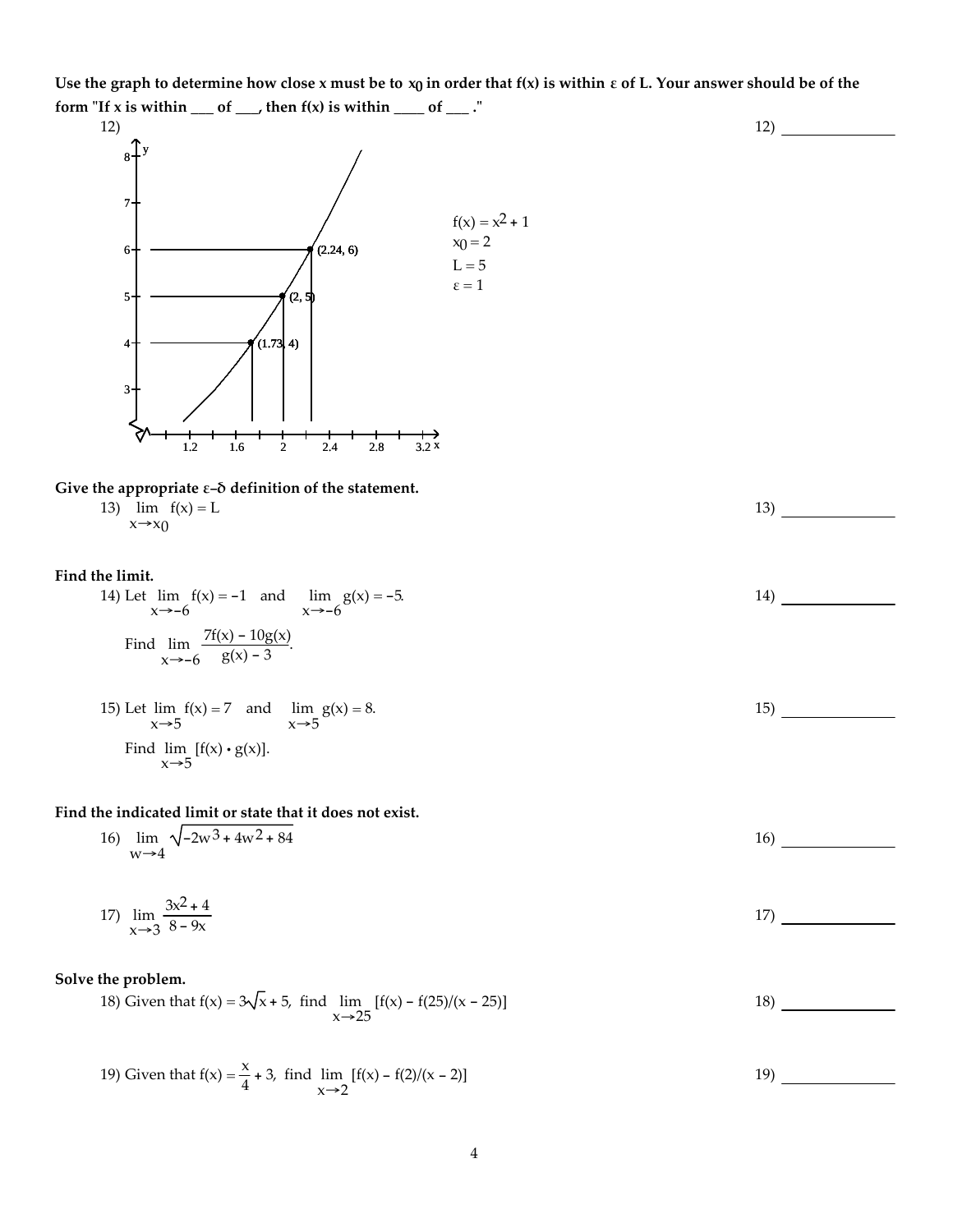20) Given that 
$$
f(x) = 2x^2 + 4
$$
, find  $\lim_{x\to1} [f(x) - f(1)/(x - 1)]$   
\n21) Given that  $f(x) = 5x^2$ , find  $\lim_{x\to2} [f(x) - f(9)/(x - 9)]$ .  
\n21) Given that  $f(x) = 5x^2$ , find  $\lim_{x\to2} [f(x) - f(9)/(x - 9)]$ .  
\n22) \_\_\_\_\_\_\_  
\nFind the indicated limit or state that it does not exist.  
\n23)  $\lim_{x\to2} \frac{x^2 + 8x + 7}{x^2 + 11x + 28}$   
\n23)  $\lim_{x\to10^+} \frac{\sqrt{x - 10}}{x}$   
\n24)  $\lim_{x\to5} \frac{x - 5}{\sqrt{x^2 - 25}}$   
\n25)  $\lim_{x\to9^-} \frac{x - 9}{|x - 9|}$   
\n26)  $f(x) = \frac{2}{(x - 1)^2}$   
\n27)  $f(x) = \frac{x}{x + 1}$   
\n28)  $\lim_{x\to2} \frac{x}{x^2 - 2}$   
\n29)  $\lim_{x\to6} \frac{1}{x^2 + 5}$   
\n21)  $\lim_{x\to2} \frac{x}{x^2 + 5}$   
\n22) \_\_\_\_\_\_\_  
\n23) \_\_\_\_\_\_\_  
\n24) \_\_\_\_\_\_\_  
\n25) \_\_\_\_\_\_\_  
\n26) \_\_\_\_\_\_\_  
\n27) \_\_\_\_\_\_\_  
\n28) \_\_\_\_\_\_\_  
\n29)  $\lim_{x\to6} \frac{1}{5x + 5}$   
\n29) \_\_\_\_\_\_\_  
\n20) \_\_\_\_\_\_\_  
\n21) \_\_\_\_\_\_\_  
\n22) \_\_\_\_\_\_\_  
\n23) \_\_\_\_\_\_\_  
\n24) \_\_\_\_\_\_\_  
\n25) \_\_\_\_\_\_\_  
\n26) \_\_\_\_\_\_\_  
\n27) \_\_\_\_\_\_\_  
\n28) \_\_\_\_\_\_\_  
\n29) \_\_\_\_\_\_\_  
\n20) \_\_\_\_\_\_\_  
\n21) \_\_\_\_\_\_\_  
\n22) \_\_\_\_\_\_\_  
\n23) \_\_\_\_\_\_\_  
\n24) \_\_\_\_\_\_\_  
\n25) \_\_\_\_\_\_\_  
\n26) \_\_\_\_\_\_\_  
\n28) \_\_\_\_\_\_\_  
\n29) \_\_\_\_\_\_\_  
\n20) \_\_\_\_\_\_\_  
\n21) \_\_\_\_\_\_\_  
\n22) \_\_\_\_\_\_\_  
\n23)

$$
30) \lim_{t \to \pi^-} \frac{6t^2}{\sin t}
$$

 $x \rightarrow -5^-$ 

31) 
$$
\lim_{x \to 3^{-}} \frac{x^2}{(x-3)(11-x)}
$$
31)

32) 
$$
\lim_{x \to -\infty} \frac{4 + 2x^2}{x - 6x^2}
$$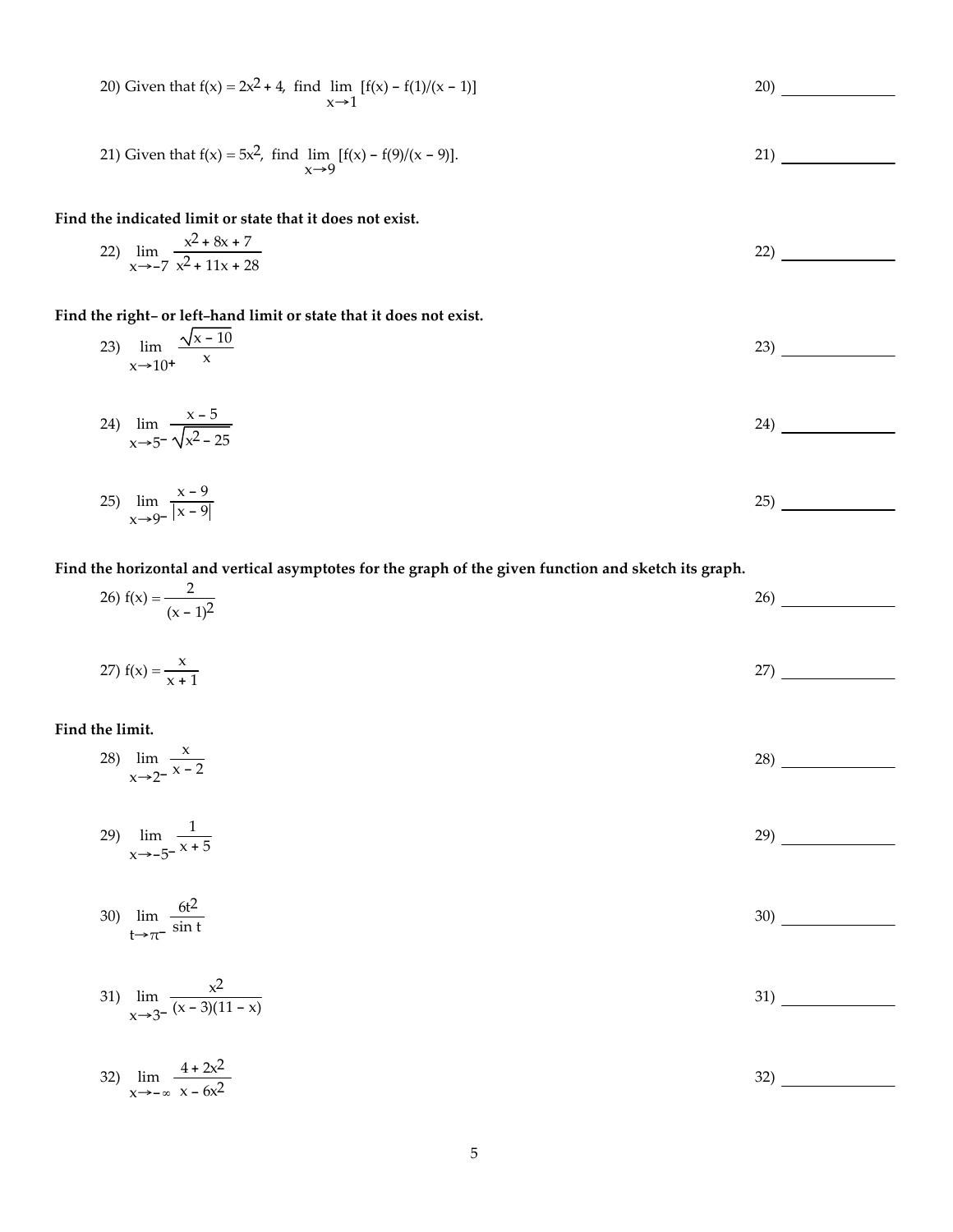33) 
$$
\lim_{x \to \infty} \frac{3x + 1}{10x^2 - 7}
$$

34) 
$$
\lim_{x \to \infty} \frac{4x}{x - 16}
$$

$$
35) \lim_{x \to \infty} \frac{\sqrt{5x + 6}}{x + 7}
$$

36) 
$$
\lim_{x \to \infty} \sqrt{\frac{49x^2}{6 + 4x^2}}
$$

#### **Find the limit or state that it does not exist.**  $(2)$

| $\sim$<br>CO5<br>lim<br>$37^{\circ}$<br>$x \rightarrow \infty$ | <u>_</u><br>$\lambda$<br>$\lambda$<br>$\sim$ $\sim$<br>$\delta$ + $-$ | $\sim$<br>ັ |
|----------------------------------------------------------------|-----------------------------------------------------------------------|-------------|
|                                                                | $\lambda$                                                             |             |

$$
\lim_{x \to \infty} \frac{1}{x} \sin x
$$

#### **Find the limit.**

| $4x \cos x$<br>39)<br>lim           | 39) |
|-------------------------------------|-----|
| $\left(x\rightarrow 0\right)$ sin x |     |
|                                     |     |

40) 
$$
\lim_{x \to 0} \frac{\sin 10x}{x \sec x}
$$
40)

#### **Simplify the expression.**

| 41) ln ( $e^{8}$ ln $x$ ) | II 1 |
|---------------------------|------|
|                           |      |

42) 
$$
e^{x - 2 \ln x}
$$
 42)

#### **Solve the problem.**

43) \$6500 is invested at 8% compounded quarterly. In how many years will the account have grown to \$8500? Round your answer to the nearest tenth of a year. 43)

| A) 12.9 years<br>$B)$ 3.5 years<br>$C)$ 1.0 years<br>D) 3.4 years |  |
|-------------------------------------------------------------------|--|
|-------------------------------------------------------------------|--|

#### **Solve.**

44) Use the approximations ln 4  $\approx$  1.386 and ln 5  $\approx$  1.609 together with the properties of natural logarithms to calculate an approximation to ln 20. 44)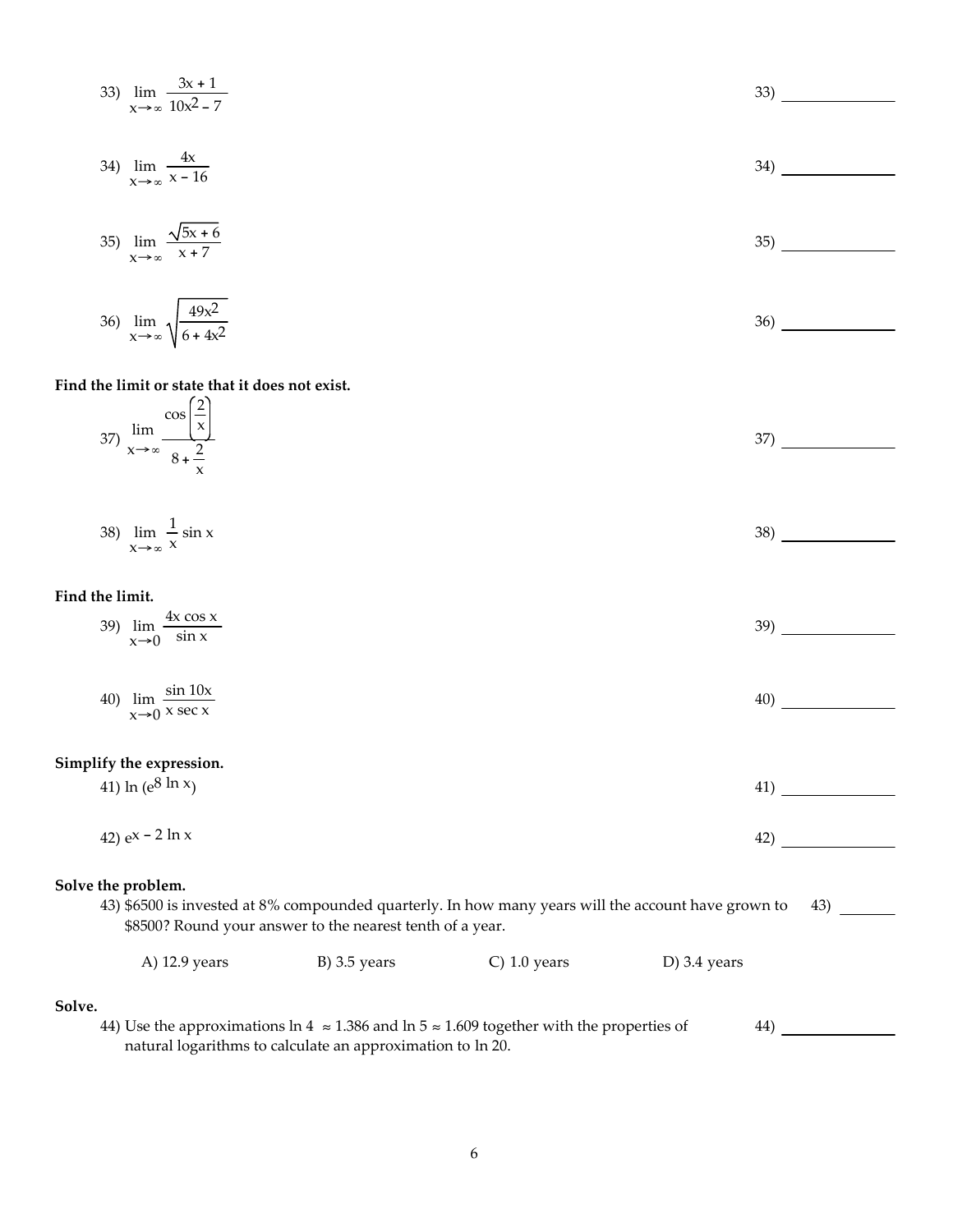**State whether the function is continuous at the indicated point. If it is not continuous, tell why.**

45)  $h(t) = |t - 4|$ ;  $t = 4$  45)

46) 
$$
f(x) = \frac{7}{x-6}
$$
;  $x = 6$ 

**Determine the points at which the function is discontinuous.**

47) 
$$
h(x) = \frac{5x - 1}{\sqrt{x - 3}}
$$

**Find a value for a so that the function f(x) is continuous.**

48) 
$$
f(x) = \begin{cases} x^2 + x + a, & x < 2 \\ x^3, & x \ge 2 \end{cases}
$$

### **Solve the problem.**

49) The graph below shows the amount of income tax that a single person must pay on his or her income when claiming the standard deduction. Identify the income levels where discontinuities occur and explain the meaning of the discontinuities.



50) Suppose a car rental company charges \$114 for the first day and \$64 for each additional or partial day. Let C(x) be the cost of renting a car as a function of the number of days. Graph  $y = C(x)$ . Find the intervals on which the function is continuous.



48)

49)

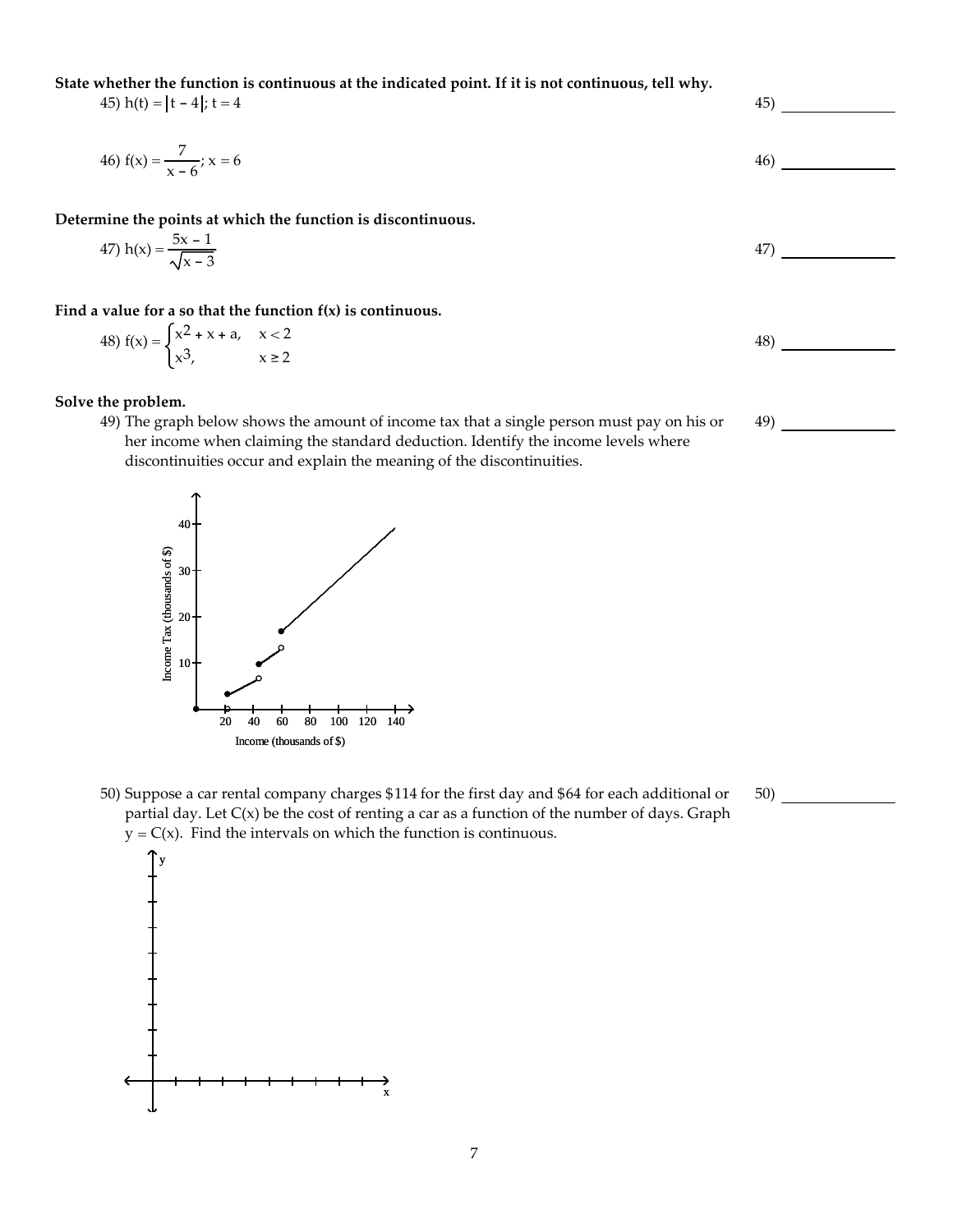## Answer Key Testname: 13FALL\_MATH3A\_CH2\_LIMITS\_PROBS



24) Does not exist 26) Vertical asymptote:  $x = 1$ Horizontal asymptote:  $y = 0$  $-6$   $-4$   $-2$   $\perp$   $2$   $4$   $6$  x y 8 4 -4 -8 27) Vertical asymptote:  $x = -1$ Horizontal asymptote:  $y = 1$  $-6$   $-4$   $-2$   $H$  2 4 6 x y 6 4 2 -2 -4 -6